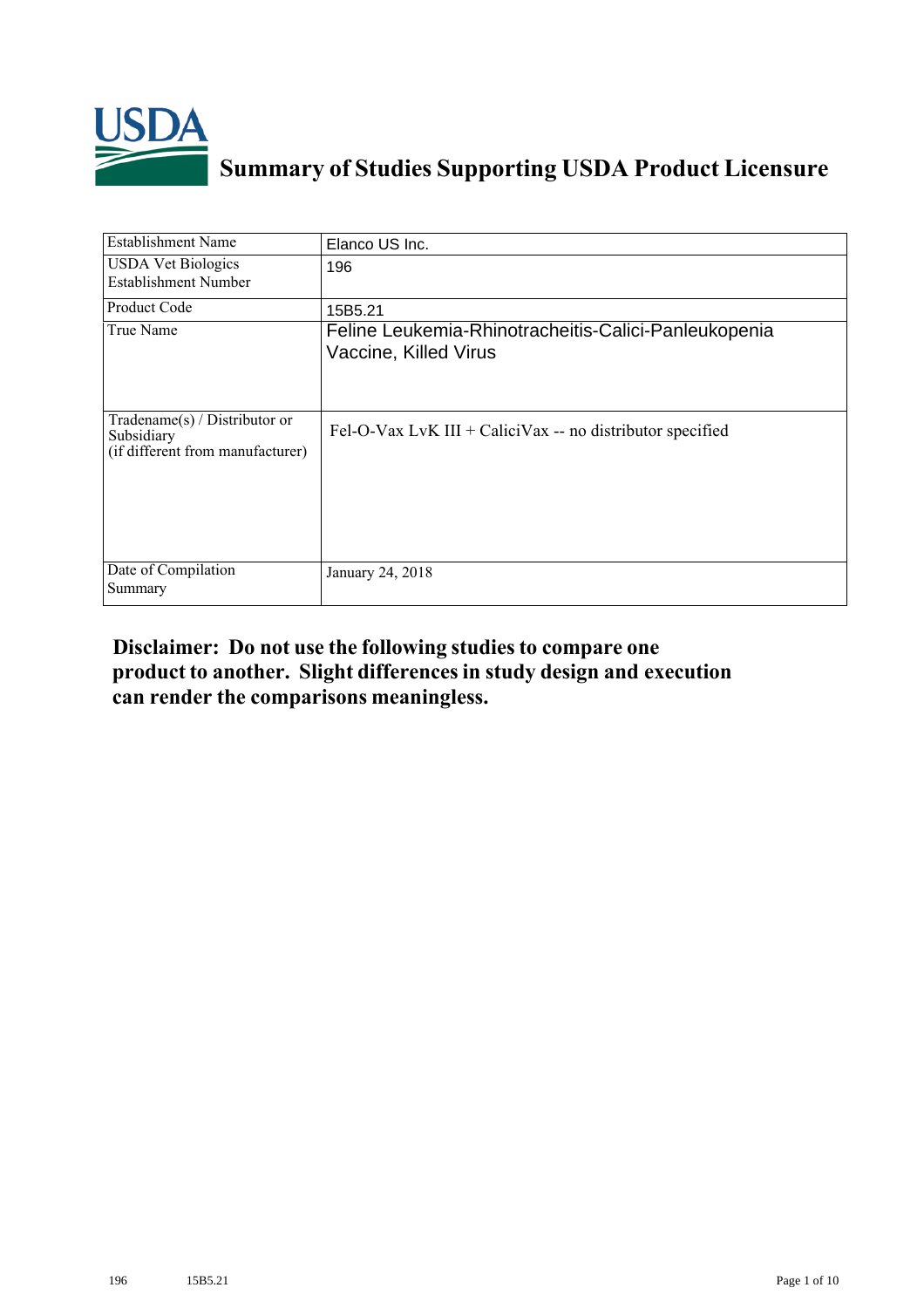| <b>Study Type</b>              | Efficacy                                                                                                                                                            |
|--------------------------------|---------------------------------------------------------------------------------------------------------------------------------------------------------------------|
| <b>Pertaining to</b>           | <b>Feline Calicivirus</b>                                                                                                                                           |
| <b>Study Purpose</b>           | To demonstrate effectiveness against respiratory disease due to                                                                                                     |
|                                | feline calicivirus                                                                                                                                                  |
| <b>Product Administration</b>  |                                                                                                                                                                     |
| <b>Study Animals</b>           |                                                                                                                                                                     |
| <b>Challenge Description</b>   |                                                                                                                                                                     |
| <b>Interval observed after</b> |                                                                                                                                                                     |
| challenge                      |                                                                                                                                                                     |
| <b>Results</b>                 | Study data were evaluated by USDA-APHIS prior to product<br>licensure and met regulatory standards for acceptance. Study<br>data, however, are no longer available. |
| <b>USDA Approval Date</b>      | April 13, 1990                                                                                                                                                      |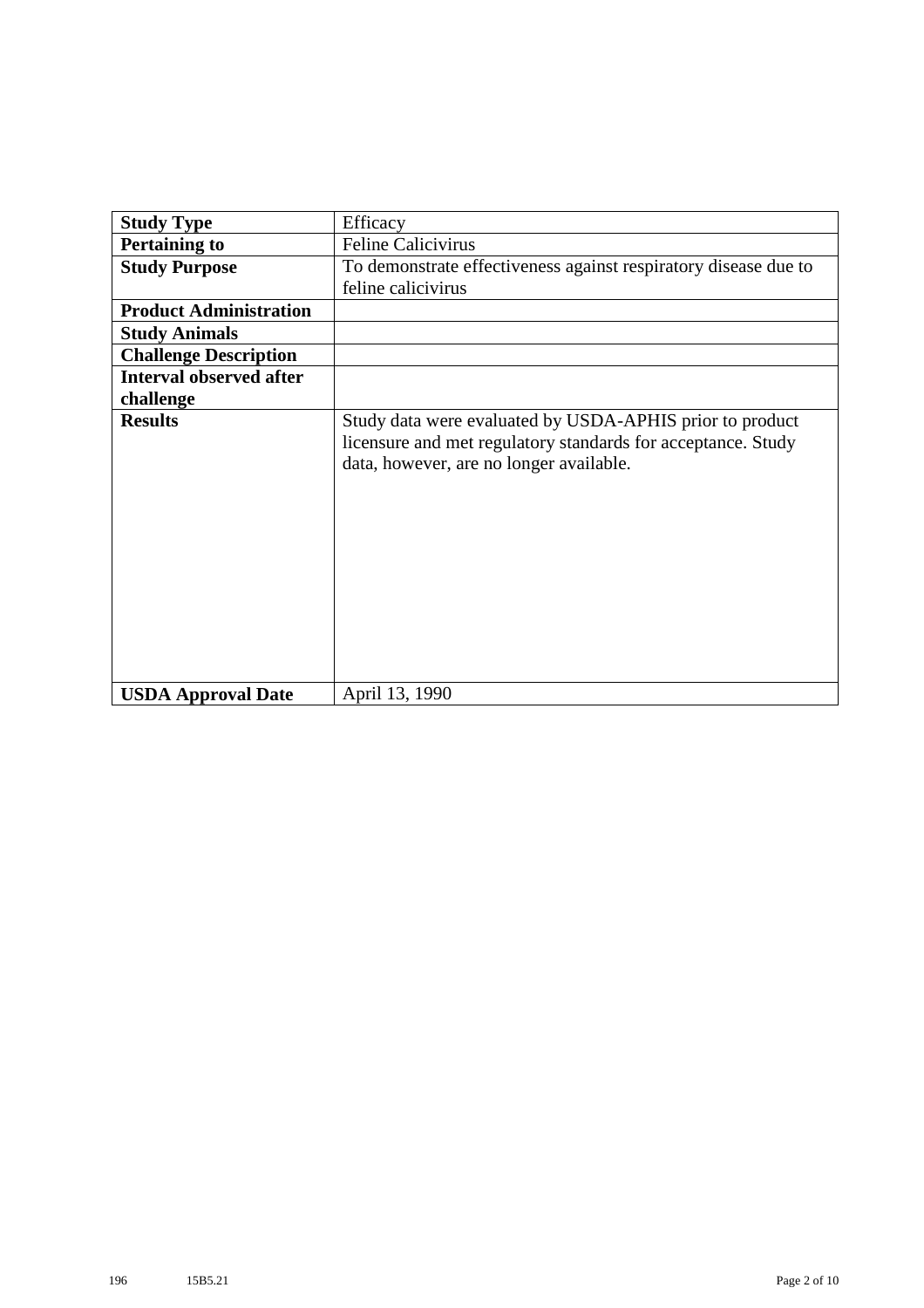| <b>Study Type</b>              | Efficacy                                                         |
|--------------------------------|------------------------------------------------------------------|
| <b>Pertaining to</b>           | Feline Calicivirus (FCV)                                         |
| <b>Study Purpose</b>           | To demonstrate effectiveness against hypervirulent systemic      |
|                                | (hemorrhagic) form of feline calicivirus disease                 |
| <b>Product Administration</b>  | Two doses administered subcutaneously three weeks apart.         |
| <b>Study Animals</b>           | 29 cats, 8 weeks old, randomly divided into 20 vaccinates and 9  |
|                                | non-vaccinated controls.                                         |
| <b>Challenge Description</b>   | Virulent FCV was administered 14 days after second vaccination   |
| <b>Interval observed after</b> | Cats were observed for clinical signs for 14 days post challenge |
| challenge                      |                                                                  |
| <b>Results</b>                 | The primary outcome was the prescence or absence of              |
|                                | hemorrhagic calicivirus disease. An animal was considered        |
|                                | affected if any clinical signs of FCV infection were present.    |
|                                |                                                                  |
|                                | Positive for clinical FCV:                                       |
|                                | Vaccinates: $(0/20)$ $(0%)$ positive                             |
|                                | Controls: 9/9 (100%) positive                                    |
|                                |                                                                  |
|                                |                                                                  |
|                                | Raw Data for each day postchallenge (DPC):                       |
|                                | Data table is appended to the end of the summary.                |
|                                |                                                                  |
|                                |                                                                  |
| <b>USDA Approval Date</b>      | February 2, 2005                                                 |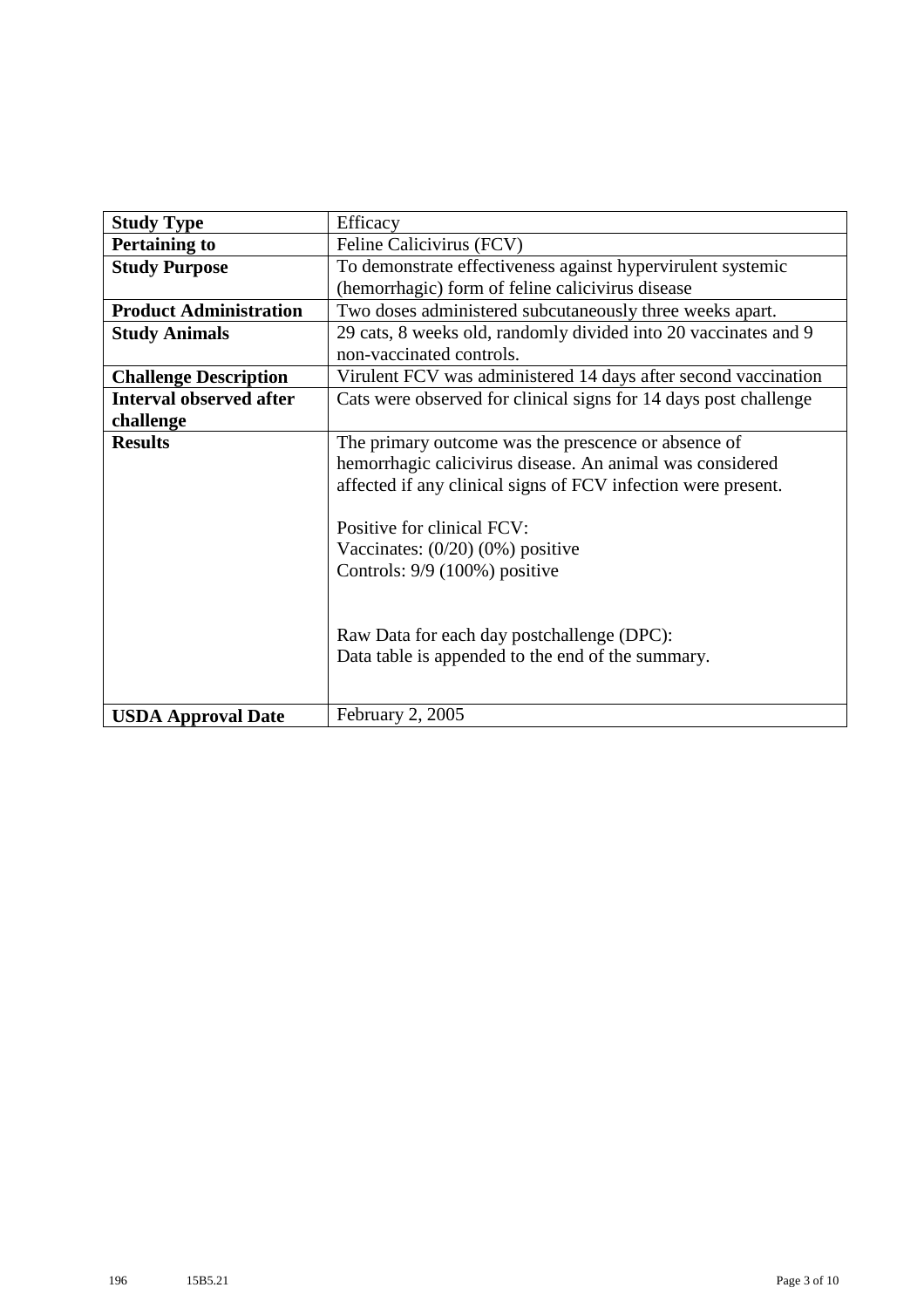|                                                |          |        |      |      |             |      |      | Clinical Observations for FCV Challenge |    |      |             |              |              |              |             |
|------------------------------------------------|----------|--------|------|------|-------------|------|------|-----------------------------------------|----|------|-------------|--------------|--------------|--------------|-------------|
|                                                |          |        |      |      |             |      |      | Vaccinates                              |    |      |             |              |              |              |             |
| Cat iD                                         | ooc<br>B | р<br>Р | 2DPC | 3DPC | <b>ADPC</b> | SDPC | SOPC | <b>ZDPC</b>                             | 96 | SOBC | <b>Japp</b> | <b>Jabit</b> | <b>ISDEC</b> | <b>TSDPC</b> | <b>ADPC</b> |
|                                                |          |        |      |      |             |      |      |                                         |    |      |             |              |              |              |             |
| ∾∣                                             |          |        |      |      | Dep, Deh    |      |      |                                         |    |      |             |              |              |              |             |
| 0                                              |          |        |      |      |             |      |      |                                         |    |      |             |              |              |              |             |
| 4                                              |          |        |      |      |             |      |      |                                         |    |      |             |              |              |              |             |
| 피                                              |          |        |      |      |             |      |      |                                         |    |      |             |              |              |              |             |
| ω۱                                             |          |        |      |      |             |      |      |                                         |    |      |             |              |              |              |             |
| r-                                             |          |        |      |      |             |      |      |                                         |    |      |             |              |              |              |             |
| ∞                                              |          |        | á    |      |             |      |      |                                         |    |      |             |              |              |              |             |
| თ                                              |          |        |      |      |             |      |      |                                         |    |      |             |              |              |              |             |
| ₽                                              |          |        |      |      |             |      |      |                                         |    |      |             |              |              |              |             |
| F                                              |          |        | å    |      |             |      |      |                                         |    |      |             |              |              |              |             |
| 5                                              |          |        |      |      |             |      |      |                                         |    |      |             |              |              |              |             |
| g.                                             |          |        |      |      |             |      |      |                                         |    |      | $\alpha$    |              |              |              |             |
| 후                                              |          |        | å    |      |             |      |      |                                         |    |      | 础           |              |              |              |             |
| ۴                                              |          |        |      |      |             |      |      |                                         |    |      |             |              |              |              |             |
| $\mathfrak{S}$                                 |          |        |      |      |             |      |      |                                         |    |      |             |              |              |              |             |
| Ħ                                              |          |        |      |      |             |      |      |                                         |    |      |             |              |              |              |             |
| ₽                                              |          |        | å    |      |             |      |      |                                         |    |      |             |              |              |              |             |
| P                                              |          |        |      |      |             |      |      |                                         |    |      |             |              |              |              |             |
| g                                              |          |        |      |      |             |      |      |                                         |    |      |             |              |              |              |             |
|                                                |          |        |      |      |             |      |      |                                         |    |      |             |              |              |              |             |
| Es - Edema slight                              |          |        |      |      |             |      |      |                                         |    |      |             |              |              |              |             |
| Deh - Dehydration<br>Dep - Depression/Lethargy |          |        |      |      |             |      |      |                                         |    |      |             |              |              |              |             |
|                                                |          |        |      |      |             |      |      |                                         |    |      |             |              |              |              |             |

Blanks=no signs observed Blanks=no signs observed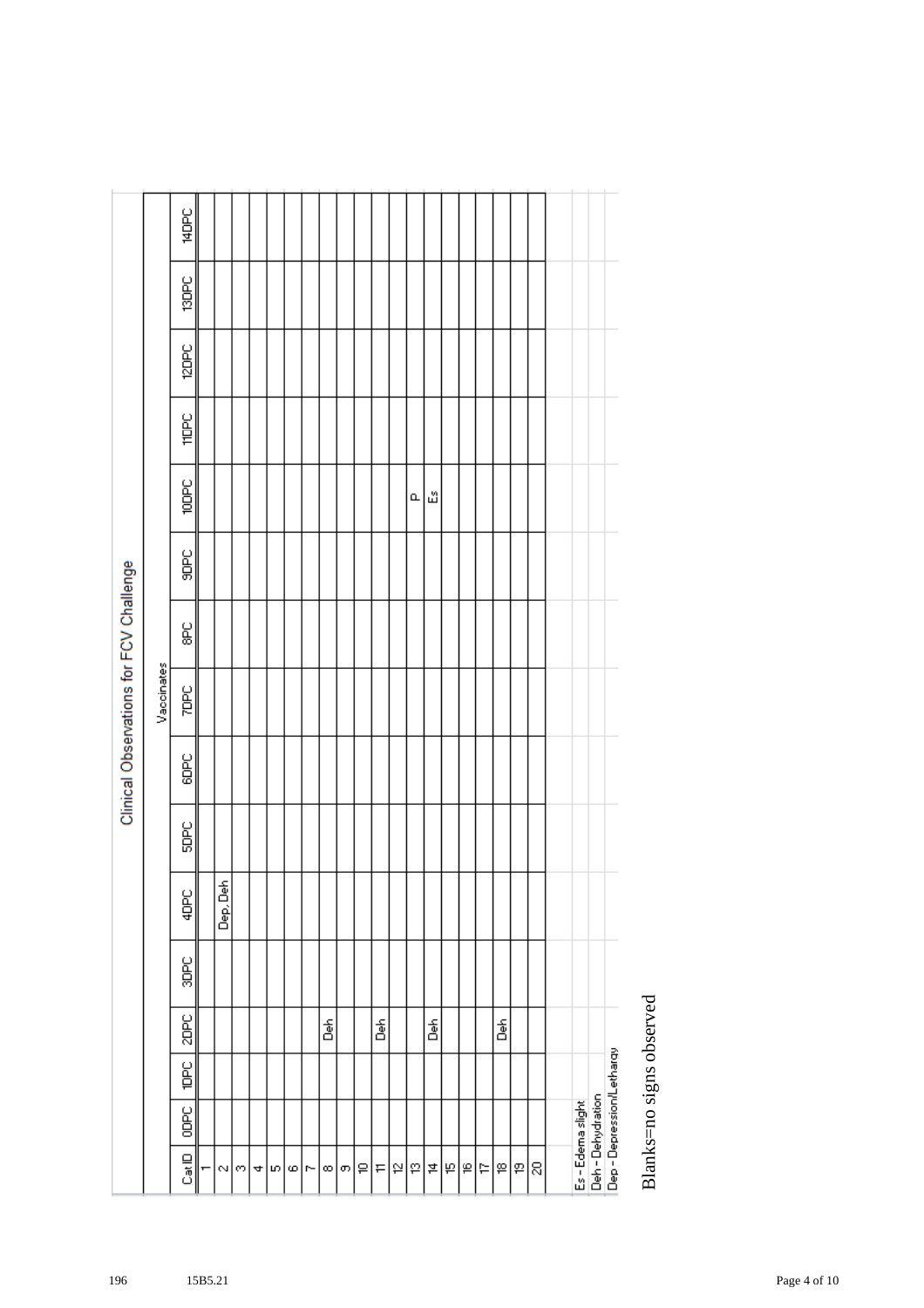|                                         |                  | <b>Jabb</b>  | SS,NB,Deh,<br>ò                        | Mb,Deh,Py,<br>்<br>ů                                              | SS, NB, Deh,<br>Py.ee                                                     |                        | ke,ey                  | g        | as<br>گ                                 |                                                   |                                 |                                    |                                                       |                                    |                                   |                                    |                          |
|-----------------------------------------|------------------|--------------|----------------------------------------|-------------------------------------------------------------------|---------------------------------------------------------------------------|------------------------|------------------------|----------|-----------------------------------------|---------------------------------------------------|---------------------------------|------------------------------------|-------------------------------------------------------|------------------------------------|-----------------------------------|------------------------------------|--------------------------|
|                                         |                  | 13DPC        | SS, NB, Deh,<br>₫                      | SI, Mb, Deh,<br>Py,Ee,Rm                                          | hind paws)<br>SS,B,Deh,<br>(ears), Ee<br>(muzzle,<br>Py, Em               |                        | ar<br>9                | ₿        | Dead                                    |                                                   |                                 | other-                             |                                                       | 2-lungs have fluid                 | 3-Earshot and red                 | 4-shaking                          | 5-tip of tail gone       |
|                                         |                  | <b>Sabo</b>  | SS,NB,Deh,<br>₫                        | SI, Deh, Py,<br>Ee, Om                                            | 55,B,py,Em<br>hind paws),<br>(Ears), Ee<br>(Muzzle,<br>other <sup>5</sup> |                        | മ                      | ₿        | <b>Dead</b>                             |                                                   |                                 |                                    | Dep - Depression/Letharg 1-Left ear skin inflammation |                                    |                                   |                                    |                          |
|                                         |                  | <b>TIDPC</b> | SS,NB, Py,<br>ペ                        | Ee,Om, Rm<br>SI, Deh, Py,                                         | SS, Deh, Py,<br>Other <sup>4</sup><br>Em,Ee,                              |                        | ⅏                      | ₿        | Dead                                    | ₿                                                 |                                 | Deh - Dehydration                  |                                                       | L-Limping                          | Sn-Sneezing                       | Al-Alopecia                        | An-Anorexia              |
|                                         |                  | <b>Coop</b>  | Deh, Py, Es,<br>Al, Other <sup>4</sup> | (muzzle), Ee<br>(Ears),Om,<br>Deh, An,<br>Mb, Dep,<br>Py, Em<br>훈 | Py, Ee, Al,<br>Deh, An,<br>NB, Mb,<br>Other <sup>4</sup>                  | SS,NB,Deh,<br>Py.Es    | <b>A</b><br>SSLA<br>SS | ₿        | Dead                                    | Deh, An, Es                                       |                                 |                                    |                                                       |                                    |                                   |                                    |                          |
|                                         |                  | SOBC         | Deh,Py,Em,<br>Al, Other <sup>4</sup>   | Em(muzzle),<br>Dep, Deh,<br>Ee (ears),<br>Om, Rm<br>An, Py,       | An, Py, Ee,<br>Dep, Deh,<br>å                                             | MS, NB,<br>Es, OM      | Py.Es.Al               |          | <b>Dead</b>                             | Deh, An, Es                                       |                                 | Mb - Dyspnea Mouth Breathing       | OS - Ocular Discharge Serous                          | OM - Ocular Discharge Mucopurulent | RS - Nasal Discharge Serous       | RM - Nasal Discharge Mucopurulent  |                          |
|                                         |                  | e<br>8       | Py.Ea                                  | Deh, An, Py,<br>ů                                                 | (hind feet),<br>Ee (muzzle<br>An, Py, Ea<br>Dep, Deh,<br>& Ears)          | Es, Other <sup>3</sup> | Deh, An, Es            | 础        | Dep,Deh,A<br>n.Ee, Rm                   | Deh,Ea                                            | å                               |                                    |                                                       |                                    |                                   |                                    |                          |
| Clinical Observations for FCV Challenge | Placebo Controls | <b>Sadz</b>  | 씮                                      | (muzzle), Ee<br>Deh,An,Em<br>(Ears), Rm                           | Deh, An, Py,<br>Ee, Rm                                                    | <u>س</u>               | Deh, An, Es            | ۵Ľ       | Dep,Deh,A<br>n,Ee,Rm                    | loss on ears<br>Deh,An,Es,<br>some hair           | Ğ,                              |                                    |                                                       |                                    |                                   |                                    |                          |
|                                         |                  | SOPC         | 础                                      | An,Em,Ee<br>(ears)<br>a<br>B                                      | L,Em (Ears<br>Deh,An,Py,<br>paws), Ee<br>(face)<br>]<br>동                 | Deh, Es                | Deh,An,Em              | ů,       | Deh, An, L,<br>Ee(muzzle)<br>Es (Ears), | loss on ears<br>Deh, An, Es,<br>slight hair<br>٩À | ნ<br>89<br>(muzzle),<br>Deh, Es | - Oral Ulcer Multiple Small (<4mm) | ML - Oral Ulcer Multiple Large (>4mm)                 | NB - External Ulcer Non-Bleeding   | B-External Ulcer Bleeding         |                                    |                          |
|                                         |                  | <b>SOPC</b>  | Jep, Es<br>⊔                           | Deh,Em,Os,<br>å                                                   | Deh,Em                                                                    | 훕                      | á                      | Dep.Es   | Deh,Em,L,S<br>Other <sup>2</sup><br>È   | Dep,Deh                                           | Jeh, Es<br>⊔                    | ∣ଞୁ                                |                                                       |                                    |                                   | PY-Pyoderma                        |                          |
|                                         |                  | 4DPC         | る                                      | Dep, Deh,<br>م<br>Os, Other                                       | Deh, An, Es                                                               |                        | 울                      | Dep, Deh | 훕                                       | Dep, Deh,<br>bloody<br>rectum                     |                                 |                                    |                                                       |                                    |                                   |                                    |                          |
|                                         |                  | 임<br>응       |                                        |                                                                   | Dep,Deh,<br>An, Al, L                                                     | 훎                      |                        |          | ₿                                       | 울                                                 |                                 |                                    |                                                       |                                    | SS-Dral Ulcer Single Small (<4mm) | SI- Oral Ulcer Single Large (>4mm) | Blanks=no signs observed |
|                                         |                  | 2DPC         |                                        |                                                                   | Dep. Al                                                                   | る                      |                        |          |                                         |                                                   |                                 |                                    | Em - Edema Moderate                                   |                                    |                                   |                                    |                          |
|                                         |                  | <b>TOPC</b>  |                                        |                                                                   |                                                                           |                        |                        |          |                                         |                                                   |                                 | Es-Edemaslight                     |                                                       | EE - Edema Extreme                 |                                   |                                    |                          |
|                                         |                  | Cat DioDPC   |                                        |                                                                   |                                                                           |                        |                        |          |                                         |                                                   |                                 |                                    |                                                       |                                    |                                   |                                    |                          |
|                                         |                  |              | $\mathbf{\tau}$                        | $\mathsf{N}$                                                      | 0                                                                         | 4                      | m.                     | ω        | r-                                      | œ                                                 | თ                               |                                    |                                                       |                                    |                                   |                                    |                          |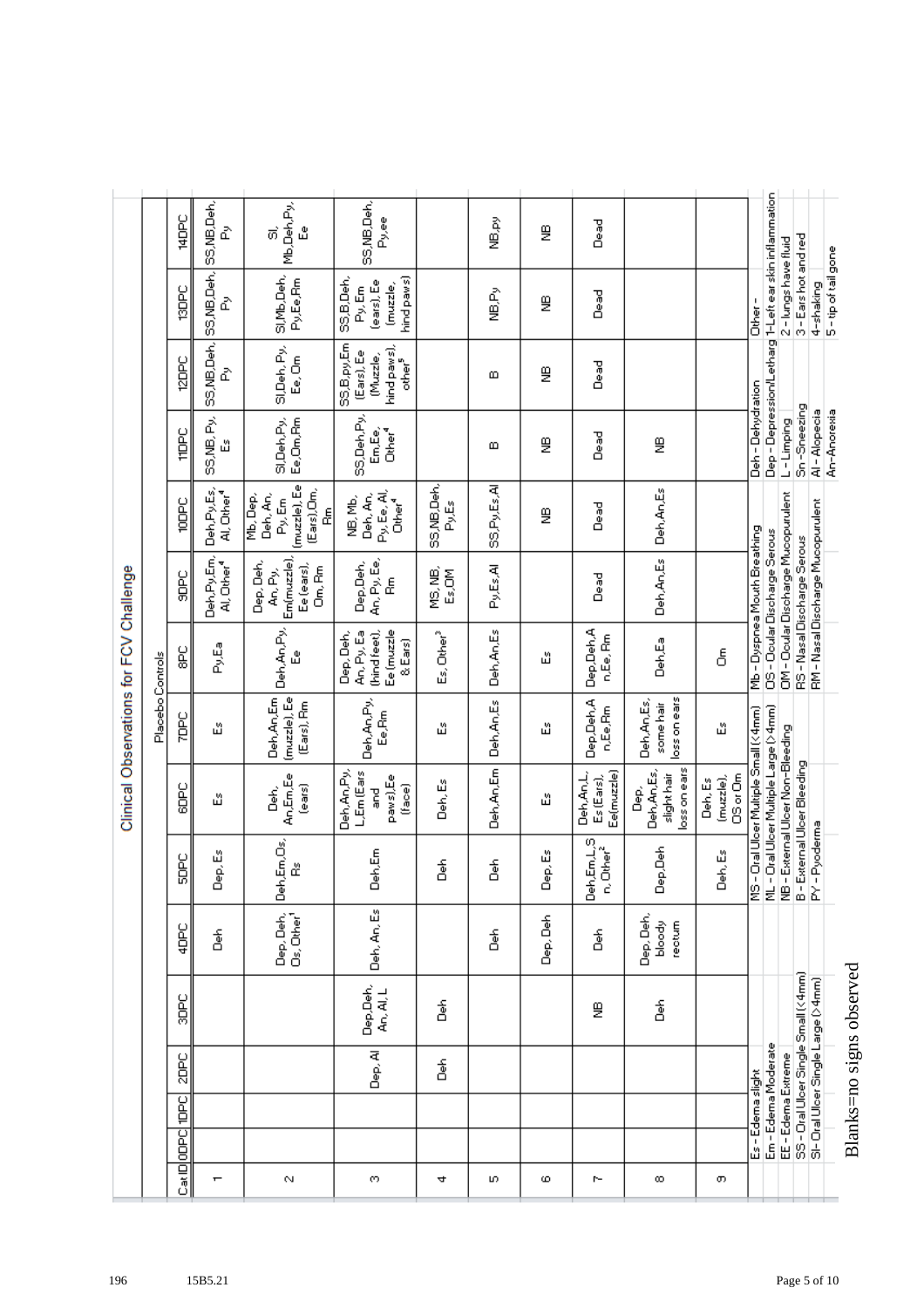| <b>Study Type</b>              | Efficacy                                                                                                                                                                                                          |
|--------------------------------|-------------------------------------------------------------------------------------------------------------------------------------------------------------------------------------------------------------------|
| <b>Pertaining to</b>           | Feline Leukemia Virus (FeLV)                                                                                                                                                                                      |
| <b>Study Purpose</b>           | To demonstrate effectiveness against FeLV                                                                                                                                                                         |
| <b>Product Administration</b>  | Two doses administered 21 days apart subcutaneously (SC) or                                                                                                                                                       |
|                                | Intramuscular (IM).                                                                                                                                                                                               |
| <b>Study Animals</b>           | Forty (40) cats 16 to 20 weeks of age. Cats were allocated into                                                                                                                                                   |
|                                | one vaccinated group of 20 cats, 10 SC and 10 IM, and one                                                                                                                                                         |
|                                | group of 20 non-vaccinated controls.                                                                                                                                                                              |
| <b>Challenge Description</b>   | 14 days post second vaccination all cats were challenged with                                                                                                                                                     |
|                                | virulent FeLV.                                                                                                                                                                                                    |
| <b>Interval observed after</b> | All cats were bled once a week for 10 weeks post challenge.                                                                                                                                                       |
| challenge                      |                                                                                                                                                                                                                   |
| <b>Results</b>                 | Serum each week was tested for the presence of FeLV (viremia).<br>Animals were considered affected by the challenge if they<br>established a persistent viremia (i.e., tested positive and<br>remained positive). |
|                                | Raw Data:                                                                                                                                                                                                         |
|                                | Data tables are appended to the end of the summary.                                                                                                                                                               |
|                                |                                                                                                                                                                                                                   |
|                                |                                                                                                                                                                                                                   |
|                                |                                                                                                                                                                                                                   |
|                                |                                                                                                                                                                                                                   |
|                                |                                                                                                                                                                                                                   |
| <b>USDA Approval Date</b>      | April 13, 1990                                                                                                                                                                                                    |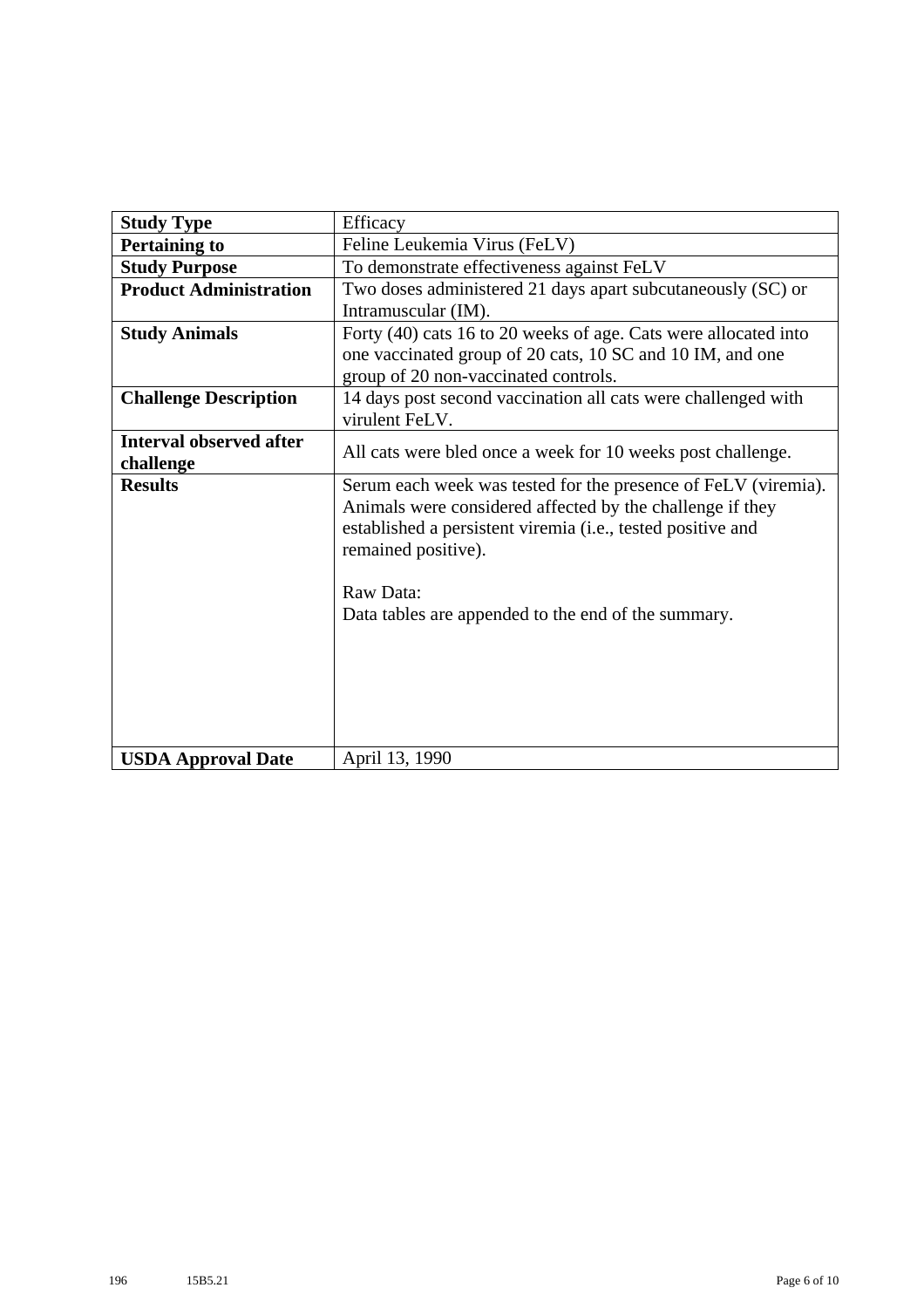## **Development of FeLV Viremia in Cats**

|                |                      |                          |                          |                          |                          | <b>FeLV Vaccinates</b>   |                          |                          |                          |                          |                          |                          |
|----------------|----------------------|--------------------------|--------------------------|--------------------------|--------------------------|--------------------------|--------------------------|--------------------------|--------------------------|--------------------------|--------------------------|--------------------------|
| Cat<br>ID      | Vaccination<br>Route | 0 <sub>DP</sub><br>C     | 7DP<br>C                 | 14DP<br>C                | 21DP<br>C                | 28DP<br>C                | 35DPC                    | 45DP<br>C                | 50DPC                    | 56DPC                    | 63DP<br>C                | 70DP<br>$\mathsf{C}$     |
| 1              | IM                   | ÷.                       | $\sim$                   | $\sim$                   | $\sim$                   | $\sim$                   | $\overline{\phantom{a}}$ | $\sim$                   | $\overline{\phantom{a}}$ | $\overline{\phantom{a}}$ | $\sim$                   | $\sim$                   |
| $\overline{2}$ | IM                   | $\overline{\phantom{a}}$ | $\overline{\phantom{a}}$ | $+$                      | $\ddot{}$                | $+$                      | $\ddot{}$                | $\ddot{}$                | $\ddot{}$                | $+$                      | $\ddot{}$                | $\ddot{}$                |
| 3              | IM                   | $\overline{\phantom{a}}$ | ٠                        | $+$                      | $\overline{\phantom{a}}$ | $\sim$                   | $\overline{\phantom{a}}$ | $\overline{\phantom{a}}$ | $\sim$                   | $\overline{\phantom{a}}$ | ٠                        | $\overline{\phantom{a}}$ |
| 4              | IM                   | $\overline{\phantom{a}}$ | ٠                        | $\overline{\phantom{a}}$ | ۰.                       | $NA*$                    | <b>NA</b>                | <b>NA</b>                | <b>NA</b>                | <b>NA</b>                | <b>NA</b>                | <b>NA</b>                |
| 5              | IM                   | $\overline{\phantom{a}}$ | ٠                        | $\ddot{}$                | $\ddot{}$                | $\ddot{}$                | $\ddot{}$                | $\ddot{}$                | $\ddot{}$                | $+$                      | $\ddot{}$                | $\ddot{}$                |
| 6              | IM                   | $\sim$                   | ٠                        | $\overline{\phantom{a}}$ | $\blacksquare$           | ÷.                       | ٠                        | $\overline{\phantom{a}}$ | ÷.                       | $\sim$                   | $\overline{\phantom{a}}$ | $\sim$                   |
| 7              | IM                   | $\overline{\phantom{a}}$ | ٠                        | $\overline{\phantom{a}}$ | $\ddot{}$                | $\ddot{}$                | $\ddot{}$                | $\ddot{}$                | ٠                        | $\overline{\phantom{a}}$ | $\overline{\phantom{a}}$ | $\overline{\phantom{a}}$ |
| 8              | IM                   | $\overline{\phantom{a}}$ | ٠                        | $+$                      | $\ddot{}$                | $\ddot{}$                | $\ddot{}$                | $\ddot{}$                | $\ddot{}$                | $\ddot{}$                | $\ddot{}$                | $\ddot{}$                |
| 9              | IM                   | $\sim$                   | ٠                        | $\overline{\phantom{a}}$ | ٠                        | $\overline{\phantom{a}}$ | $\overline{\phantom{a}}$ | $\overline{\phantom{a}}$ | $\sim$                   | $\overline{\phantom{a}}$ | $\overline{\phantom{a}}$ | $\sim$                   |
| 10             | IM                   | ٠                        | ٠                        | $\ddot{}$                | $\ddot{}$                | $\ddot{}$                | $\overline{\phantom{a}}$ | $\overline{\phantom{a}}$ | $\overline{\phantom{a}}$ | $\sim$                   | $\overline{\phantom{a}}$ | $\sim$                   |
| 11             | SC                   | $\sim$                   | $\overline{\phantom{a}}$ | $\overline{\phantom{a}}$ | $\blacksquare$           | $\blacksquare$           | $\sim$                   | $\overline{\phantom{a}}$ | $\overline{\phantom{a}}$ | $\overline{\phantom{a}}$ | $\overline{\phantom{a}}$ | $\sim$                   |
| 12             | SC                   | $\overline{\phantom{a}}$ | ٠                        | $+$                      | $\ddot{}$                | $\ddot{}$                | $\ddot{}$                | $\ddot{}$                | $\ddot{}$                | $\ddot{}$                | $\ddot{}$                | $\ddot{}$                |
| 13             | SC                   | $\sim$                   | ٠                        | $\sim$                   | ٠                        | $\overline{\phantom{a}}$ | ٠                        | $\sim$                   | ÷                        | ۰                        | $\overline{\phantom{a}}$ | $\overline{\phantom{a}}$ |
| 14             | SC                   | $\sim$                   | $\sim$                   | $\overline{\phantom{a}}$ | $\overline{\phantom{a}}$ | ٠                        | $\sim$                   | $\overline{\phantom{a}}$ | ٠                        | $\overline{\phantom{a}}$ | $\overline{\phantom{a}}$ | $\sim$                   |
| 15             | SC                   | $\overline{\phantom{a}}$ | $\sim$                   | $+$                      | $\ddot{}$                | $+$                      | $\ddot{}$                | $\ddot{}$                | $\ddot{}$                | $+$                      | $\ddot{}$                | $\ddot{}$                |
| 16             | SC                   | $\overline{\phantom{a}}$ | ٠                        | $\overline{\phantom{a}}$ | $\overline{\phantom{a}}$ | ۰.                       | $\sim$                   | $\overline{\phantom{a}}$ | $\overline{\phantom{a}}$ | ۰.                       | $\overline{\phantom{a}}$ | $\sim$                   |
| 17             | SC                   | $\blacksquare$           | ٠                        | $\overline{\phantom{a}}$ | $\overline{\phantom{a}}$ | $\overline{\phantom{a}}$ | $\overline{\phantom{a}}$ | $\blacksquare$           | $\overline{\phantom{a}}$ | $\overline{\phantom{a}}$ | $\overline{\phantom{a}}$ | $\sim$                   |
| 18             | SC                   | $\overline{\phantom{a}}$ | ٠                        | $\overline{\phantom{a}}$ | ۰                        | -                        | ٠                        | $\overline{\phantom{a}}$ | $\overline{\phantom{0}}$ | ۰.                       | ۰                        | -                        |
| 19             | SC                   | $\overline{\phantom{a}}$ | ٠                        | $\overline{\phantom{a}}$ | $\overline{\phantom{a}}$ | ۰.                       | $\sim$                   | $\overline{\phantom{a}}$ | ٠                        | ۰.                       | $\overline{\phantom{a}}$ | ٠                        |
| 20             | SC                   | $\overline{\phantom{a}}$ | ٠                        | $\overline{\phantom{a}}$ | $\ddot{}$                | $+$                      | $\ddot{}$                | $\ddot{}$                | $\ddot{}$                | $\ddot{}$                | $\ddot{}$                | $\ddot{}$                |

## **Non‐Vaccinated Controls**

| Cat<br>ID | Vaccination<br>Route | 0DP<br>С                 | 7DP<br>C | 14DP<br>C                | 21DP<br>C                | 28DP<br>C | 35DPC     | 45DP<br>C                | 50DPC                    | 56DPC                    | 63DP<br>C                | 70DP<br>$\mathsf{C}$     |
|-----------|----------------------|--------------------------|----------|--------------------------|--------------------------|-----------|-----------|--------------------------|--------------------------|--------------------------|--------------------------|--------------------------|
| 21        | <b>NA</b>            | ٠                        | ۰        | ٠                        | $\ddot{}$                | $\ddot{}$ | $\ddot{}$ | $\ddot{}$                | $\ddot{}$                | $\ddot{}$                | $\ddot{}$                | $\ddot{}$                |
| 22        | <b>NA</b>            | $\overline{\phantom{a}}$ | ٠        | $\ddot{}$                | $\ddot{}$                | $\ddot{}$ | $\ddot{}$ | $\ddot{}$                | $\ddot{}$                | $\ddot{}$                | $\ddot{}$                | $+$                      |
| 23        | <b>NA</b>            | $\overline{\phantom{0}}$ | -        | ۰                        | $\ddot{}$                | $\ddot{}$ | $\ddot{}$ | $\ddot{}$                | $\ddot{}$                | $\ddot{}$                | $\ddot{}$                | $\ddot{}$                |
| 24        | <b>NA</b>            | $\overline{\phantom{0}}$ | ۰        | $\ddot{}$                | $\ddot{}$                | $\ddot{}$ | $\ddot{}$ | $\ddot{}$                | $\ddot{}$                | $\ddot{}$                | $\ddot{}$                | $+$                      |
| 25        | <b>NA</b>            | $\overline{\phantom{a}}$ | ۰        | $\ddot{}$                | $\ddot{}$                | $\ddot{}$ | $\ddot{}$ | $\ddot{}$                | $\ddot{}$                | $\ddot{}$                | $\ddot{}$                | $\ddot{}$                |
| 26        | <b>NA</b>            | $\overline{\phantom{0}}$ | ۰        | $\ddot{}$                | $\ddot{}$                | $\ddot{}$ | $\ddot{}$ | $\ddot{}$                | $\ddot{}$                | $\ddot{}$                | +                        | $\ddot{}$                |
| 27        | <b>NA</b>            | $\overline{\phantom{0}}$ | ÷        | ٠                        | $\overline{\phantom{a}}$ | $\ddot{}$ | $\ddot{}$ | ٠                        | $\overline{\phantom{0}}$ | $\overline{\phantom{a}}$ | ٠                        | ٠                        |
| 28        | <b>NA</b>            | ٠                        | ۰        | $\overline{\phantom{a}}$ | $\ddot{}$                | $\ddot{}$ | $\ddot{}$ | $\ddot{}$                | $\ddot{}$                | $\ddot{}$                | $\ddot{}$                | $+$                      |
| 29        | NA                   | $\overline{\phantom{0}}$ | ٠        | $\ddot{}$                | $\ddot{}$                | $\ddot{}$ | $\ddot{}$ | $\ddot{}$                | $\ddot{}$                | $\ddot{}$                | $\ddot{}$                | $+$                      |
| 30        | <b>NA</b>            | $\overline{\phantom{0}}$ | ۰        | $\ddot{}$                | $\ddot{}$                | $\ddot{}$ | $\ddot{}$ | $\ddot{}$                | $\ddot{}$                | $\ddot{}$                | $\ddot{}$                | $\ddot{}$                |
| 31        | NA                   | $\overline{\phantom{0}}$ | ۰        | $\ddot{}$                | $\ddot{}$                | $\ddot{}$ | $\ddot{}$ | $\ddot{}$                | $\ddot{}$                | $\ddot{}$                | $\ddot{}$                | $\ddot{}$                |
| 32        | <b>NA</b>            | ٠                        | ٠        | $\overline{\phantom{a}}$ | $\overline{\phantom{a}}$ | ٠         | ٠         | $\sim$                   | ٠                        | $\overline{\phantom{a}}$ | $\overline{\phantom{a}}$ | $\sim$                   |
| 33        | <b>NA</b>            | $\overline{\phantom{0}}$ | ۰        | $\overline{\phantom{a}}$ | $\overline{\phantom{a}}$ | ٠         | ٠         | $\overline{\phantom{a}}$ | $\overline{\phantom{0}}$ | $\overline{\phantom{a}}$ | $\overline{\phantom{a}}$ | $\overline{\phantom{a}}$ |
| 34        | NА                   | $\overline{\phantom{0}}$ | ۰        | $\overline{\phantom{a}}$ | $\ddot{}$                | $\ddot{}$ | ٠         | $\sim$                   | $\overline{\phantom{0}}$ | $\overline{\phantom{a}}$ | $\overline{\phantom{a}}$ | ٠                        |
| 35        | <b>NA</b>            | $\overline{\phantom{0}}$ | ۰        | $\ddot{}$                | $\ddot{}$                | $\ddot{}$ | $\ddot{}$ | $\ddot{}$                | $\ddot{}$                | $\ddot{}$                | +                        | $+$                      |
| 36        | <b>NA</b>            | $\overline{\phantom{0}}$ | ۰        | ۰                        | $\ddot{}$                | $\ddot{}$ | $\ddot{}$ | $\ddot{}$                | $\ddot{}$                | $\ddot{}$                | $\ddot{}$                | $\ddot{}$                |
| 37        | <b>NA</b>            | ٠                        | ۰        | $\overline{\phantom{a}}$ | $\ddot{}$                | $\ddot{}$ | $\ddot{}$ | $\ddot{}$                | $\ddot{}$                | $\ddot{}$                | $\ddot{}$                | $+$                      |
| 38        | <b>NA</b>            | $\overline{\phantom{0}}$ | ۰        | ۰                        | $+$                      | $\ddot{}$ | $\ddot{}$ | $\ddot{}$                | $\ddot{}$                | $\ddot{}$                | $\ddot{}$                | $+$                      |
| 39        | <b>NA</b>            | $\overline{\phantom{a}}$ | ۰        | $\ddot{}$                | $\ddot{}$                | $\ddot{}$ | $\ddot{}$ | $\ddot{}$                | $\ddot{}$                | $\ddot{}$                | +                        | $\ddot{}$                |
| 40        | NA                   | ٠                        | -        | ٠                        | $\ddot{}$                | $\ddot{}$ | $\ddot{}$ | $\ddot{}$                | $\ddot{}$                | $\ddot{}$                | $\ddot{}$                | $\ddot{}$                |

\* ‐ Cat found dead (causes not due to FeLV) after sampling on 21DPC

DPC = Days post challenge

NA = Not Applicable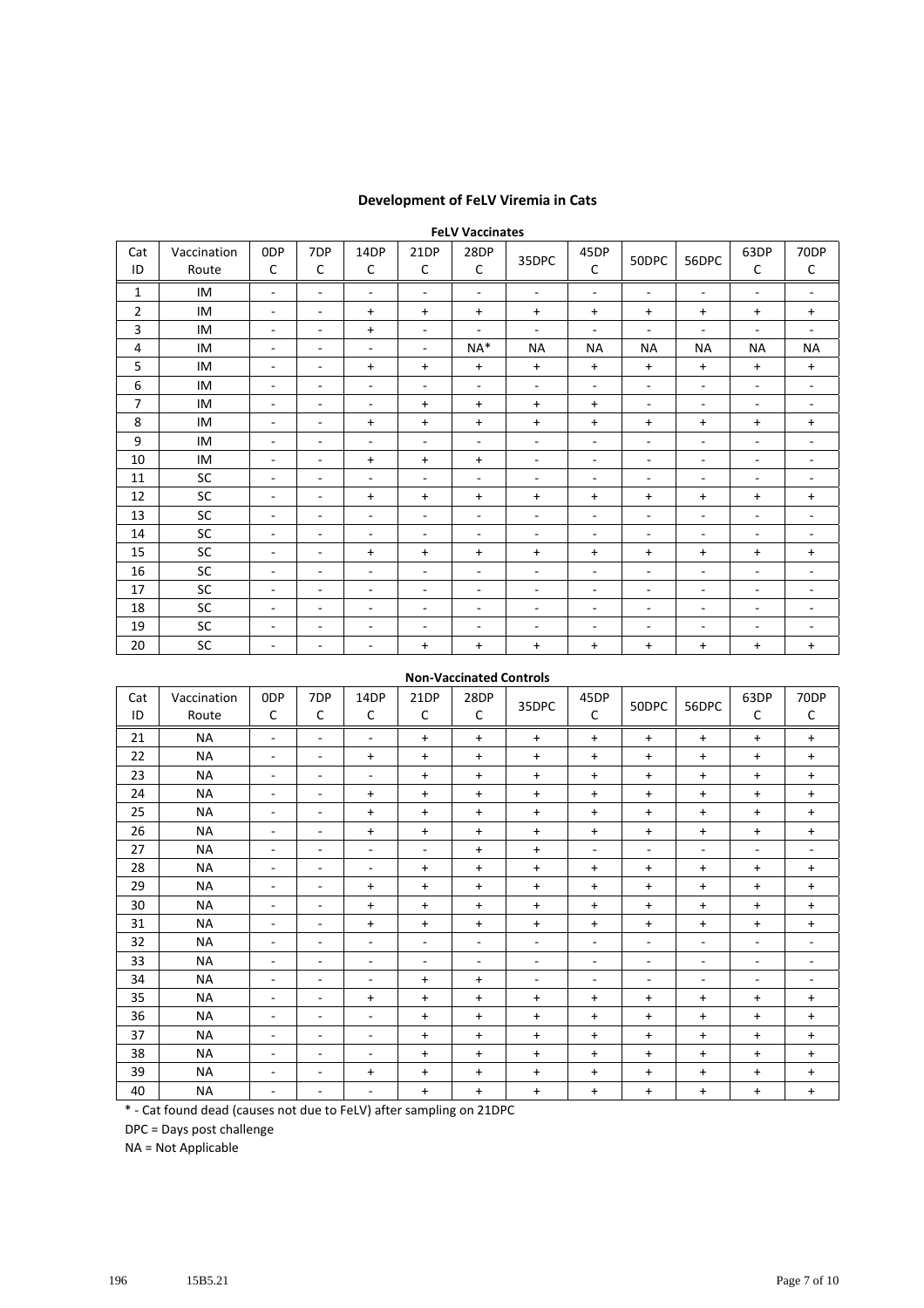| <b>Study Type</b>              | Efficacy                                                                                                                                                            |
|--------------------------------|---------------------------------------------------------------------------------------------------------------------------------------------------------------------|
|                                |                                                                                                                                                                     |
| <b>Pertaining to</b>           | Feline Rhinotracheitis (FVR)                                                                                                                                        |
| <b>Study Purpose</b>           | To demonstrate effectiveness against FVR                                                                                                                            |
| <b>Product Administration</b>  |                                                                                                                                                                     |
| <b>Study Animals</b>           |                                                                                                                                                                     |
| <b>Challenge Description</b>   |                                                                                                                                                                     |
| <b>Interval observed after</b> |                                                                                                                                                                     |
| challenge                      |                                                                                                                                                                     |
| <b>Results</b>                 | Study data were evaluated by USDA-APHIS prior to product<br>licensure and met regulatory standards for acceptance. Study<br>data, however, are no longer available. |
| <b>USDA Approval Date</b>      | April 13, 1990                                                                                                                                                      |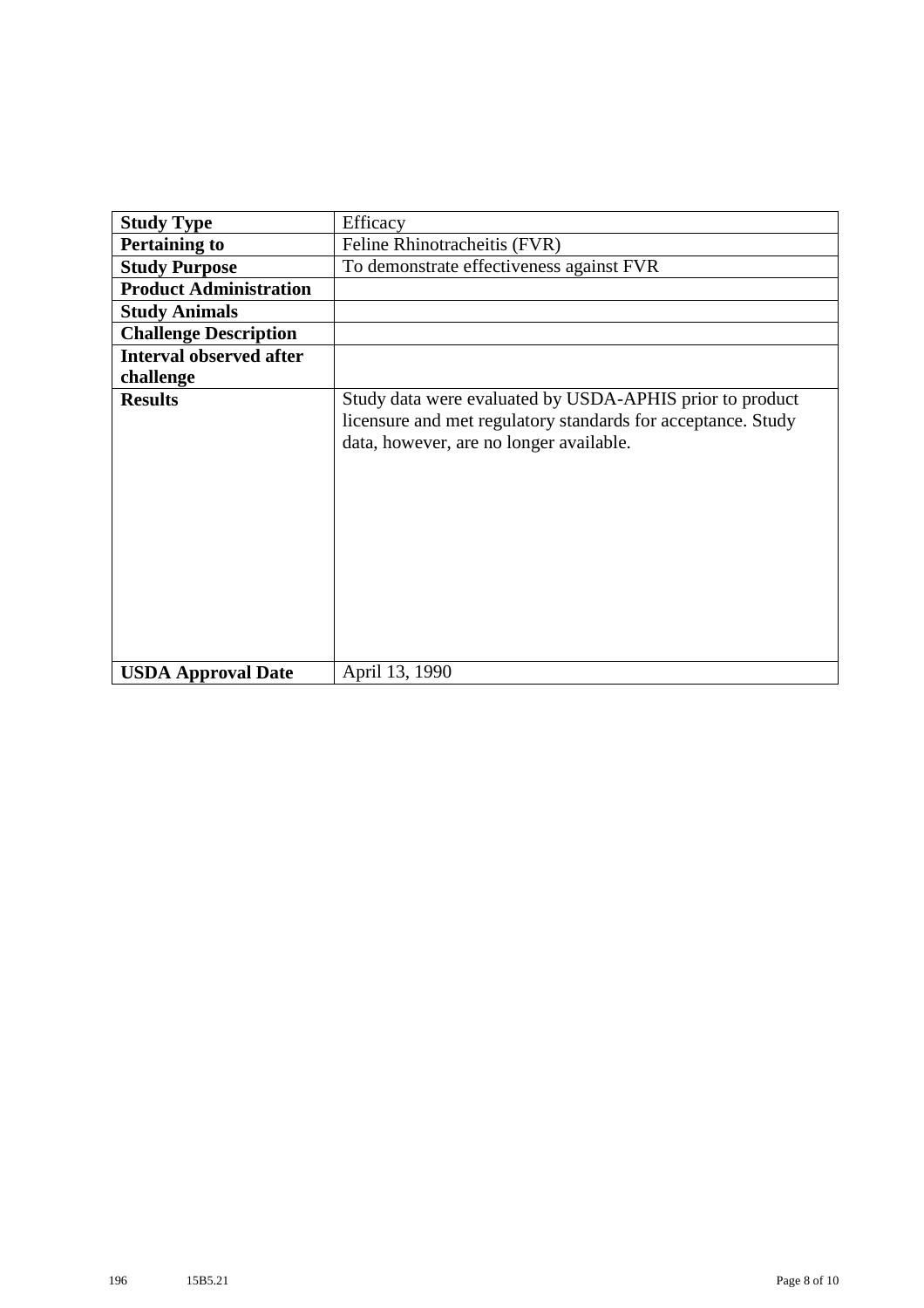| <b>Study Type</b>              | Efficacy                                                                                                                                                            |
|--------------------------------|---------------------------------------------------------------------------------------------------------------------------------------------------------------------|
| <b>Pertaining to</b>           | Feline Panleukopenia Virus (FPV)                                                                                                                                    |
| <b>Study Purpose</b>           | To demonstrate effectiveness against FPV                                                                                                                            |
| <b>Product Administration</b>  |                                                                                                                                                                     |
| <b>Study Animals</b>           |                                                                                                                                                                     |
| <b>Challenge Description</b>   |                                                                                                                                                                     |
| <b>Interval observed after</b> |                                                                                                                                                                     |
| challenge                      |                                                                                                                                                                     |
| <b>Results</b>                 | Study data were evaluated by USDA-APHIS prior to product<br>licensure and met regulatory standards for acceptance. Study<br>data, however, are no longer available. |
| <b>USDA Approval Date</b>      | April 13, 1990                                                                                                                                                      |